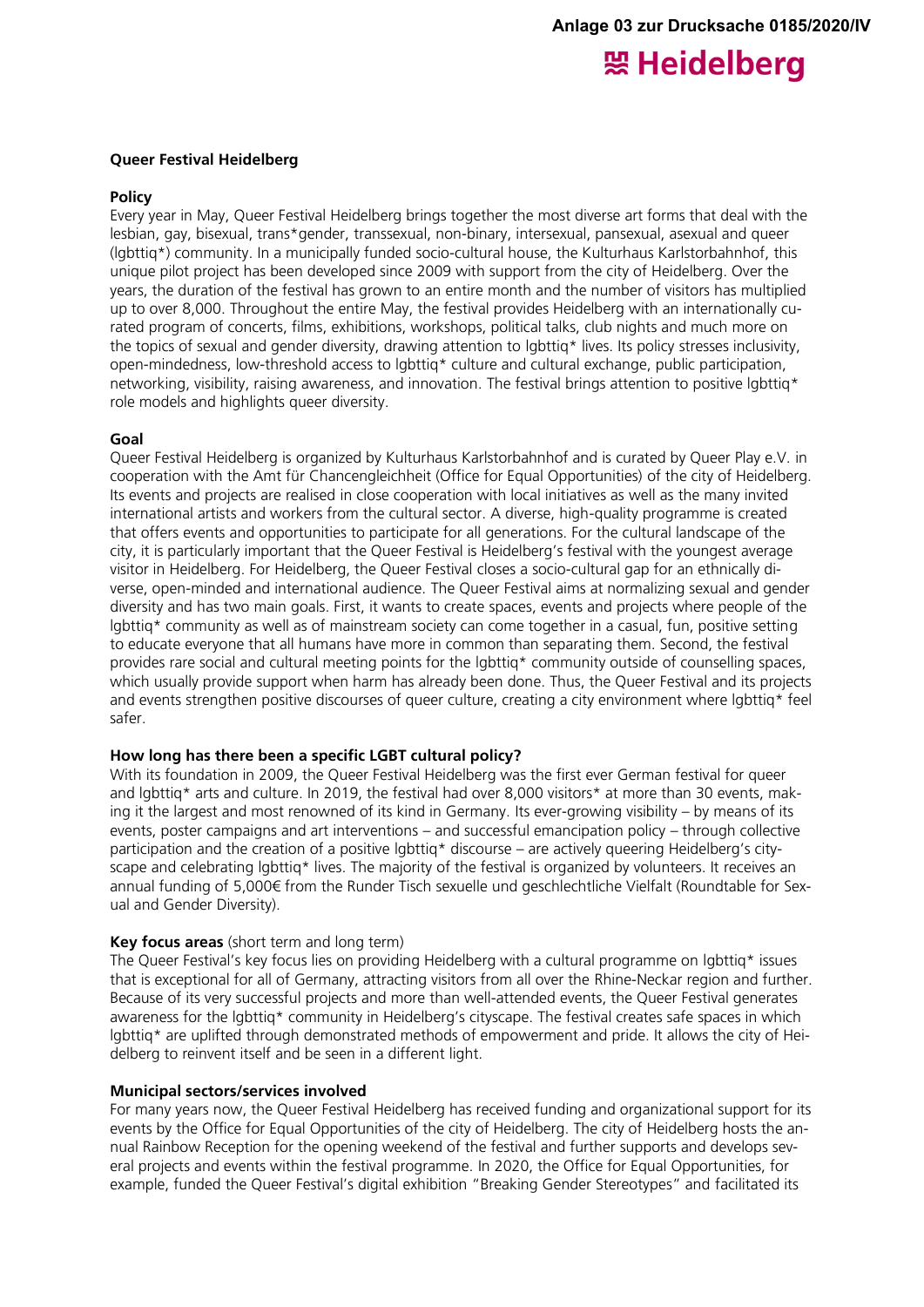production as a poster campaign. In the first three weeks alone, the digital exhibition, including a free audio guide, was viewed by over 3,000 people. In 2019, Queer Festival Heidelberg and the Office for Equal Opportunities managed to receive funding from the Ministry for Social Affairs and Integration Baden-Württemberg for an international conference "Queer Europe", inviting cultural workers from all over Europe to network and exchange experiences and expertise.

#### **Collaboration with advocacy / interest groups**

The Queer Festival Heidelberg and Queer Play e.V. are founding members of the Roundtable for Sexual and Gender Diversity of the city of Heidelberg and the Queeres Netzwerk Heidelberg (a network of ca. 20 locally active labttiq\* initiatives), staying closely in touch with the local labttig\* community. Since 2015, the queer network annually organises the international day against lgbttiq\*-phobia (IDAHOBIT\*) in cooperation with the Office for Equal Opportunities. In 2020, Queer Play e.V. voluntarily organized and provided the IDAHOBIT\*'s main funding and management work in cooperation with the Office for Equal Opportunities.

#### **Collaboration with social and/or healthcare and welfare organisations**

The Queer Festival has collaborated with several healthcare and welfare organisations for events and projects, such as the psychological lgbttiq\* counsel service PLUS Rhein-Neckar e.V. or the AIDS Hilfe Heidelberg (Heidelberg's Relief Association for HIV and other STIs).

#### **Other collaboration partners**

The Kulturhaus Karlstorbahnhof, which hosts most of the festival's events is funded by the Kulturamt (Cultural Office) of the city of Heidelberg. Due to the festival's growing organisational demands, the festival founders Martin Müller and Dominic Hauser founded the non-profit association Queer Play e.V. in 2014, whose volunteers have since taken up the year-round curatorial and organisational lead of the festival, supported by the Kulturhaus Karlstorbahnhof and the Office for Equal Opportunities. The Office for Equal Opportunities, Karlstorbahnhof and Queer Play are committed to inclusivity and networking to strengthen the cultural structure of Heidelberg. The number of festival's collaborating partners is constantly growing, such as the Heidelberg Theatre and Orchestra, the University of Heidelberg, the Montpellier House (the institution managing Heidelberg's town twinning with Montpellier), the Heidelberger Kunstverein (Heidelberg Art Association), and the many groups of the Queeres Netzwerk Heidelberg.

# **Which parties will implement the policy?**

Queer Festival Heidelberg's policies and contents are implemented by its main organizations Queer Play e.V. and Kulturhaus Karlstorbahnhof. Queer Play e.V.'s community and volunteer work are vital parts of the festival's current policy implementation. Several events, initiatives and projects have been co-organized, developed and funded by the Office for Equal Opportunities of the city of Heidelberg over the years and further supported by the numerous collaborating local initiatives and institutions.

# **Contact persons (at the municipality)**

Danijel Cubelic, Amt für Chancengleichheit der Stadt Heidelberg Susanne Hun, Amt für Chancengleichheit der Stadt Heidelberg Marius Emmerich, Amt für Chancengleichheit der Stadt Heidelberg

# **URL**

Further information via: [https://queer-festival.de](https://queer-festival.de/) Queer Festival Heidelberg's 2019 programme: [https://issuu.com/johannnepomuk/docs/programmheft](https://issuu.com/johannnepomuk/docs/programmheft-queer-festival-2019-we)[queer-festival-2019-we](https://issuu.com/johannnepomuk/docs/programmheft-queer-festival-2019-we)

Queer Festival Heidelberg's 2020 digital exhibition "Breaking Gender Stereotypes": [https://queer-festi](https://queer-festival.de/category/breaking-gender-stereotypes/)[val.de/category/breaking-gender-stereotypes/](https://queer-festival.de/category/breaking-gender-stereotypes/)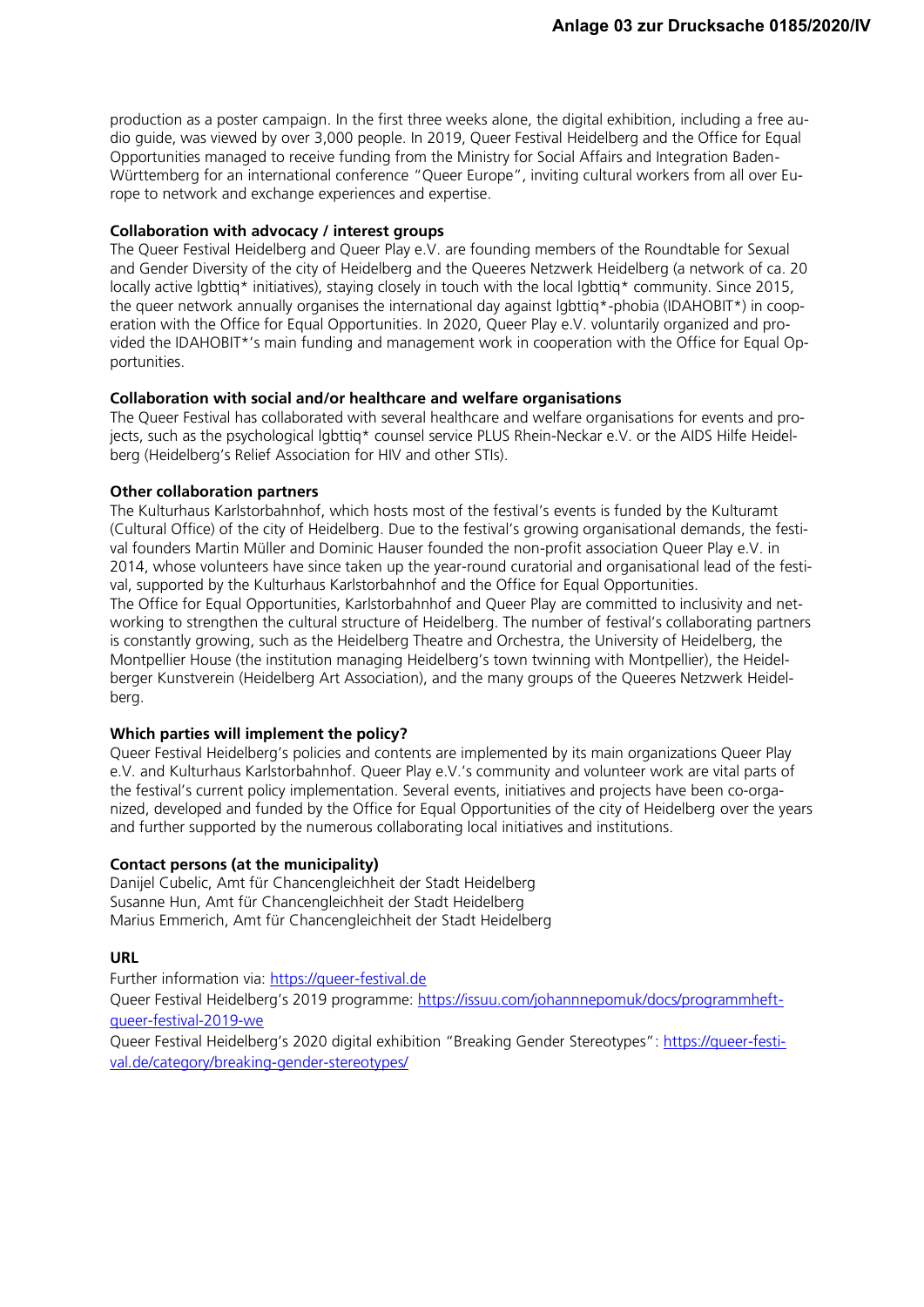# **Übersetzung zu Anlage 03: Modellprojekt 2: Queer Festival**

#### **Queer Festival Heidelberg**

#### **Grundsatz/Politik**

Jedes Jahr im Mai bringt das Queer Festival Heidelberg die unterschiedlichsten Kunstformen zusammen, die sich mit der lesbischen, schwulen, bisexuellen, trans\*geschlechtlichen, transsexuellen, nicht-binären, intersexuellen, pansexuellen, asexuellen und queeren (LSBTTIQ) Gemeinschaft beschäftigen. In einem städtisch geförderten soziokulturellen Veranstaltungshaus, dem Kulturhaus Karlstorbahnhof, wurde dieses einzigartige Pilotprojekt seit 2009 mit der Unterstützung der Stadt Heidelberg entwickelt. Im Laufe der Jahre ist die Dauer des Festivals auf einen ganzen Monat angewachsen und die Zahl der Besucher\*innen ist auf über 8.000 gestiegen. Während des gesamten Monats Mai bietet das Festival der Stadt Heidelberg ein international kuratiertes Programm mit Konzerten, Filmen, Ausstellungen, Workshops, politischen Gesprächen, Clubnächten und vielem mehr zu den Themen sexuelle und geschlechtliche Vielfalt und macht so auf das Leben von LSBTTIQ Menschen aufmerksam. Es setzt auf Inklusivität, Aufgeschlossenheit, niederschwelligen Zugang zu LSBTTIQ-Kultur und Kulturaustausch, Beteiligung der Öffentlichkeit, Vernetzung, Sichtbarkeit, Bewusstseinsbildung und Innovation. Das Festival lenkt die Aufmerksamkeit auf positive LSBTTIQ-Vorbilder und hebt queere Vielfalt hervor.

# **Ziel**

Das Queer Festival Heidelberg wird vom Kulturhaus Karlstorbahnhof organisiert und von Queer Play e.V. in Kooperation mit dem Amt für Chancengleichheit der Stadt Heidelberg kuratiert. Die Veranstaltungen und Projekte werden in enger Zusammenarbeit mit lokalen Initiativen sowie den viele eingeladenen internationalen Künstler\*innen und Kulturschaffenden realisiert. Es entsteht ein vielfältiges, qualitativ hochwertiges Programm, das Veranstaltungen und Partizipationsmöglichkeiten für alle Generationen bietet. Für die Kulturlandschaft der Stadt ist besonders hervorzuheben, dass das Queer Festival, gemessen am Altersdurchschnitt, Heidelbergs Festival mit den jüngsten Besucher\*innen ist. Für Heidelberg schließt das Queer Festival eine soziokulturelle Lücke für ein ethnisch vielfältiges, aufgeschlossenes und ebenso internationales Publikum. Das Queer Festival strebt eine Normalisierung der sexuellen und geschlechtlichen Vielfalt an und verfolgt dabei zwei Hauptziele. Erstens möchte es Räume, Veranstaltungen und Projekte schaffen, in denen Menschen aus der LSBTTIQ-Gemeinschaft wie auch aus der Mehrheitsgesellschaft in einer ungezwungenen, fröhlichen, positiven Umgebung zusammenkommen können, um allen zu vermitteln, dass alle Menschen mehr Gemeinsamkeiten als Unterschiede haben. Zweitens bietet das Festival einen seltenen sozialen und kulturellen Treffpunkt für die LSBTTIQ-Community außerhalb von Beratungsräumen, die meist Unterstützung bieten, wenn Schaden und Leid bereits angerichtet wurden. Auf diese Weise stärken das Queer Festival und seine Projekte die positiven Diskurse queerer Kultur und schaffen ein städtisches Umfeld, in dem sich LSBTTIQ sicherer fühlen.

# **Seit wann gibt es eine spezifische LSBTTIQ Kulturpolitik?**

Mit seiner Gründung im Jahr 2009 war das Queer Festival Heidelberg das erste Festival in Deutschland für queere und LSBTTIQ Kunst und Kultur überhaupt. Im Jahr 2019 zählte das Festival mehr als 8.000 Besucher\*innen bei mehr als 30 Veranstaltungen und ist damit das größte und renommierteste Festival seiner Art in Deutschland. Die stetig wachsende Sichtbarkeit – durch Veranstaltungen, Plakatkampagnen und Kunstinterventionen – und erfolgreiche Emanzipationspolitik – durch kollektive Partizipation und die Schaffung eines positiven LSBTTIQ-Diskurses – machen das Heidelberger Stadtbild aktiv queerer und feiern die Leben von LSBTTIQ. Der Großteil des Festivals wird von Freiwilligen organisiert. Es wird vom Runden Tisch sexuelle und geschlechtliche Vielfalt jährlich mit 5.000 € gefördert.

#### **Schwerpunktbereiche** (kurz- und langfristig)

Der Schwerpunkt des Queer Festivals liegt darin, Heidelberg ein für ganz Deutschland außergewöhnliches Kulturprogramm zu LSBTTIQ-Themen zu bieten, das Besucher\*innen aus der gesamten Rhein-Neckar-Region und darüber hinaus anzieht. Durch seine sehr erfolgreichen Projekte und mehr als gut besuchten Veranstaltungen, schafft das Queer Festival Aufmerksamkeit für die LSBTTIQ-Community im Heidelberger Stadtbild. Das Festival schafft sichere Räume, in denen LSBTTIQ durch vorgelebte Methoden von Empowerment und Pride moralisch aufgebaut werden. Es ermöglicht der Stadt Heidelberg, sich selbst neu zu erfinden und in einem anderen Licht gesehen zu werden.

#### **Beteiligte städtische Sektoren / Dienstleistungen**